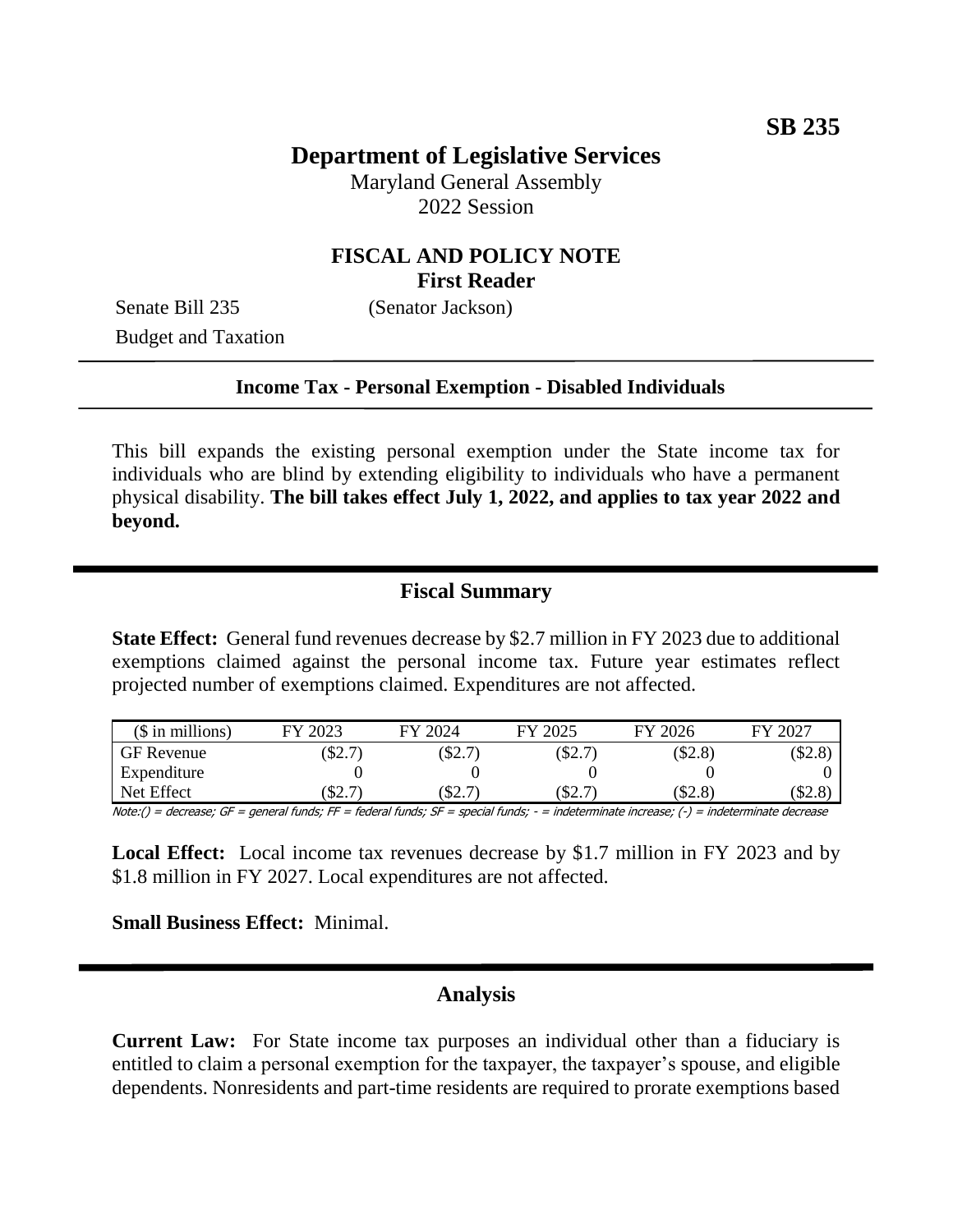on the percentage of income subject to Maryland tax. These exemptions are reduced once the taxpayer's federal adjusted gross income exceeds \$100,000 (\$150,000 if filing Married Filing Jointly, Head of Household, or Qualifying Widow(er) with Dependent Child).

Individuals who are blind may claim an additional personal exemption of \$1,000. In addition, individuals who are age 65 or older can also claim an additional personal exemption of \$1,000. These exemptions are not subject to the income phase-out applicable to the regular personal exemption. In recent tax years, the total number of individuals claiming the additional exemption for individuals who are blind has ranged from 7,200 to 8,000.

**State Revenues:** The bill expands the existing personal exemption for blind individuals by extending eligibility to individuals who have a permanent physical disability beginning in tax year 2022. As a result, general fund revenues will decrease by \$2.7 million in fiscal 2023. **Exhibit 1** shows the projected State and local revenue loss resulting from the bill.

| <b>Exhibit 1</b>                              |
|-----------------------------------------------|
| <b>Projected State and Local Revenue Loss</b> |
| (\$ in Millions)                              |

|              | FY 2023   | FY 2024   | <b>FY 2025</b> | <b>FY 2026</b> | <b>FY 2027</b> |
|--------------|-----------|-----------|----------------|----------------|----------------|
| <b>State</b> | (S2.7)    | $(\$2.7)$ | (S2.7)         | (S2.8)         | (\$2.8)        |
| Local        | (1.7)     | (1.7)     | (1.7)          | (1.8)          | (1.8)          |
| <b>Total</b> | $(\$4.3)$ | $(\$4.4)$ | $(\$4.5)$      | $(\$4.5)$      | $(\$4.6)$      |

Note: Numbers may not add to total due to rounding.

This estimate (1) is based on the estimated number of individuals who receive Social Security Disability Income and file a taxable Maryland return and (2) excludes the estimated percentage of these individuals who are blind or have a cognitive disability.

**Local Revenues:** Local income tax revenues decrease as a result of additional personal exemption amounts claimed. Local revenues will decrease by \$1.7 million in fiscal 2023 and by \$1.8 million in fiscal 2027, as shown in Exhibit 1.